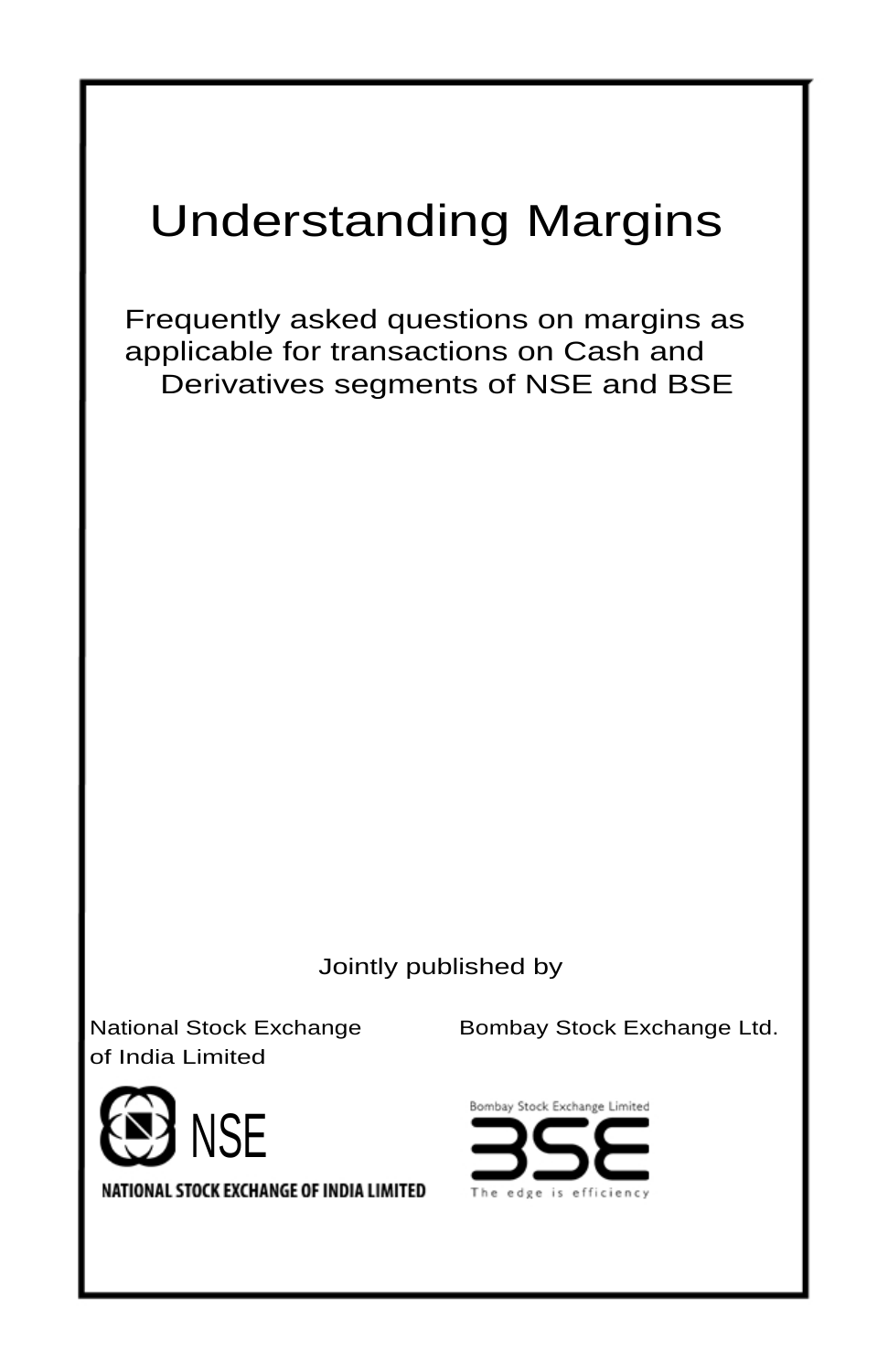Introduction

Pursuant to their commitment towards enhancing investor protection and providing greater transparency, NSE and BSE have jointly endeavored to bring out this information brochure regarding the margins.

The information which is provided in this brochure is in the format of FAQ's so that the same is easily understandable by the investors.

However, investors may kindly note that the said publication is not a substitute for the relevant regulations and requirements which are specified by the Exchanges from time to time. Therefore investors are advised to refer to the relevant provisions of the stock exchanges regarding the margins before transacting business with the trading members.

Frequently Asked Questions on Risk Management

1. Why should there be margins?

Just as we are faced with day to day uncertainties pertaining to weather, health, traffic etc and take steps to minimize the uncertainties, so also in the stock markets, there is uncertainty in the movement of share prices.

This uncertainty leading to risk is sought to be addressed by margining systems by stock markets.

Suppose an investor, purchases 1000 shares of 'xyz' company at Rs.100/- on January 1, 2008. Investor has to give the purchase amount of Rs.1,00,000/- (1000 x 100) to his broker on or before January 2, 2008. Broker, in turn, has to give this money to stock exchange on January 3, 2008.

There is always a small chance that the investor may not be able to bring the required money by required date. As an advance for buying the shares, investor is required to pay a portion of the total amount of Rs.1,00,000/- to the broker at the time of placing the buy order. Stock exchange in turn collects similar amount from the broker upon execution of the order. This initial token payment is called margin.

Remember, for every buyer there is a seller and if the buyer does not bring the money, seller may not get his / her money.

Margin is levied on the seller also to ensure that he / she gives the 100 shares sold to the broker who in turn gives it to the stock exchange.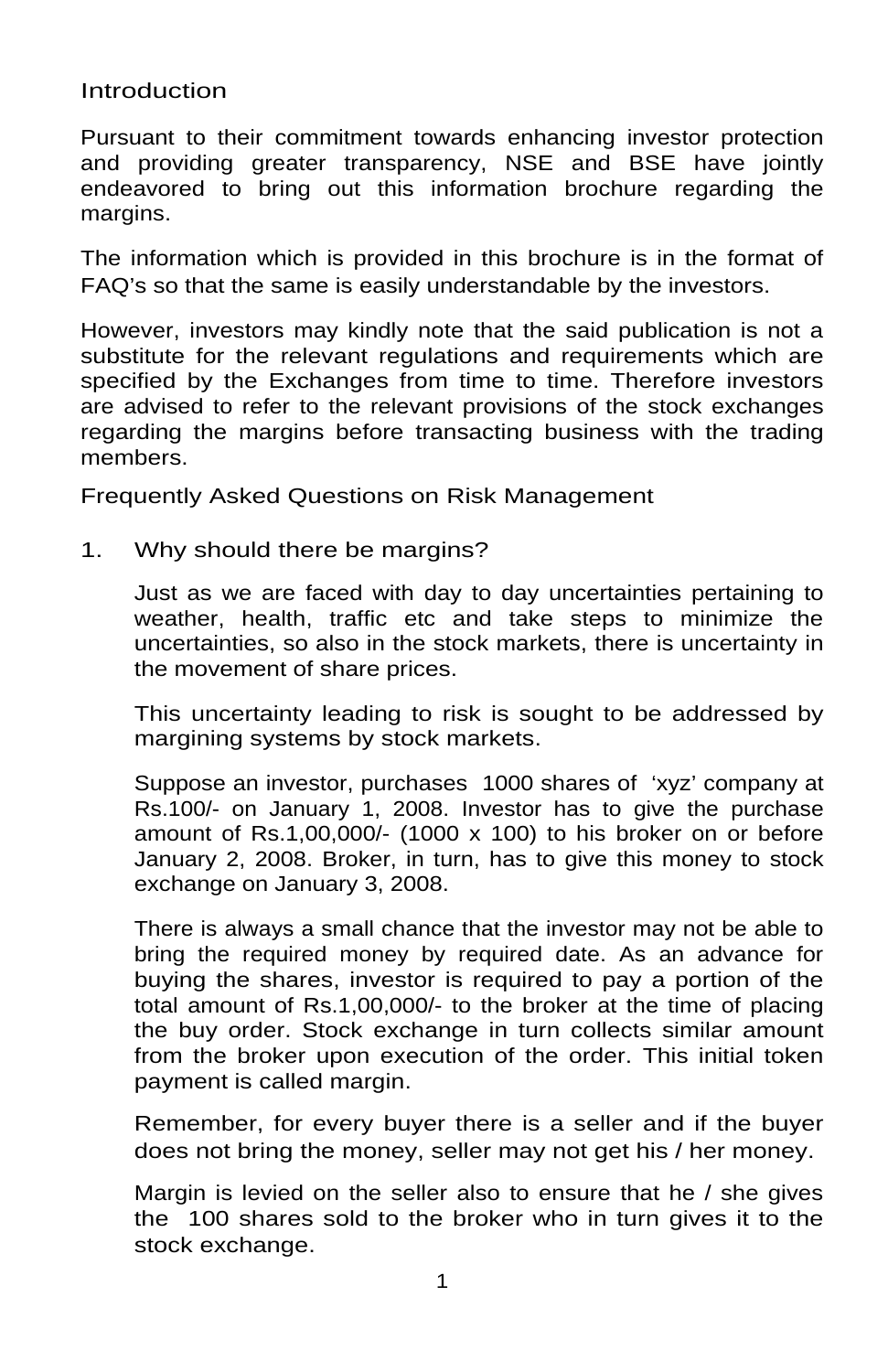Margin payments ensure that each investor is serious about buying or selling shares.

In the above example, assume that margin was 15%. That is investor has to give Rs.15,000/-(15% of Rs.1,00,000/) to the broker before buying. Now suppose that investor bought the shares at 11 am on January 1, 2008. Assume that by the end of the day price of the share falls by Rs.25/-. That is total value of the shares has come down to Rs.75,000/-. That is buyer has suffered a notional loss of Rs.25,000/-. In our example buyer has paid Rs.15,000/- as margin but the notional loss, because of fall in price, is Rs.25,000/-. That is notional loss is more than the margin given.

In such a situation, the buyer may not want to pay Rs.1,00,000/ - for the shares whose value has come down to Rs.75,000/-. Similarly, if the price has gone up by Rs.25/-, the seller may not want to give the shares at Rs.1,00,000/-. To ensure that both buyers and sellers fulfill their obligations irrespective of prices movements, notional losses are also need to be collected.

Prices of shares may keep on moving every day. Margins ensure that buyers bring money and sellers bring shares to complete their obligations even though the prices have moved down or up.

2. What is volatility?

Different people have different definitions for volatility. For our purpose, we can say that volatility essentially refers to uncertainty arising out of price changes of shares. It is important to understand the meaning of volatility a little more closely because it has a major bearing on how margins are computed.

#### 3. How is volatility computed? Can you give an example?

As mentioned earlier, volatility has different definitions and therefore different people compute it differently. For our understanding purpose, let us compute volatility based on close prices of a share over last 6 months. Since it is based on historical data let us call it 'historical volatility'.

You can easily calculate historical volatility using an excel sheet. All you need to do is to put down close prices of a share for the last six months in a column of the excel sheet. Calculate the daily returns, that is, use 'LN' (natural log) function in excel. Use the formula LN(today's close price / yesterday's close price) in the next column for calculating daily returns for all the days. Go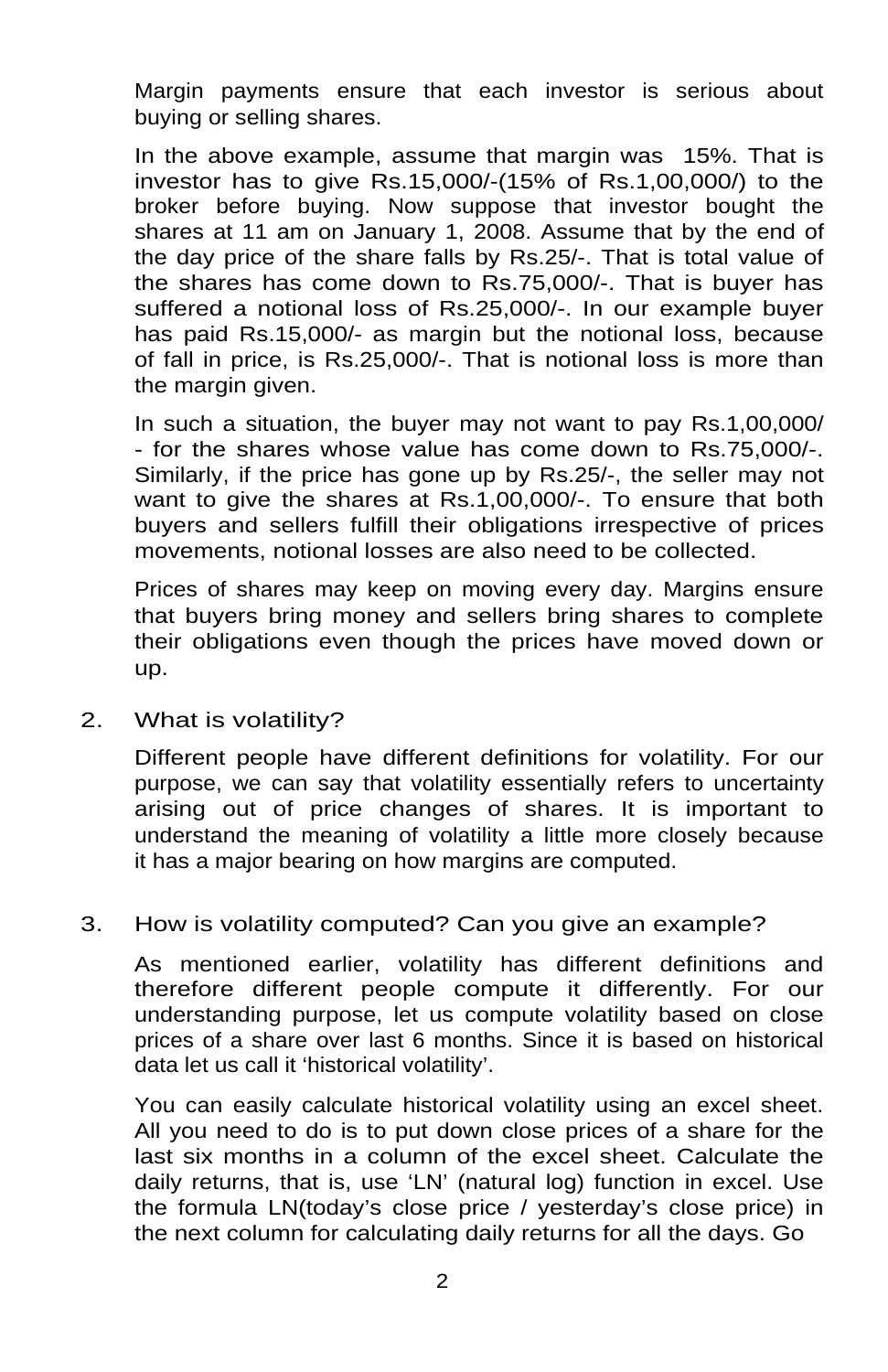to the end of the second column (after the last value) and use the excel function 'STDEV' (available under statistical formulas) to calculate the Standard Deviation of returns computed as above. The calculated standard deviation expressed as percentage is the 'historical volatility' of the share for the six months period. For those interested in the statistical formulae of volatility, the same is illustrated at Annexure 1.

Example: Volatility of Company ABC Ltd. calculated on a spreadsheet

|                       |                        | <b>El Microsoft Excel - Book1</b>  |                      |                |                                                                                                                |                                                  |   |              |   |                 |   |                          |                |
|-----------------------|------------------------|------------------------------------|----------------------|----------------|----------------------------------------------------------------------------------------------------------------|--------------------------------------------------|---|--------------|---|-----------------|---|--------------------------|----------------|
|                       |                        |                                    |                      |                | [15] Ble Edit View Insert Format Tools Data Window Help                                                        |                                                  |   |              |   |                 |   | Type a question for help |                |
|                       |                        |                                    |                      |                | $1 \leq  A  \leq 1 \leq m \leq 4 \leq 1 \leq m \leq k \leq n \leq n \leq m \leq n \leq n \leq k \leq k \leq 4$ |                                                  |   |              |   |                 |   |                          |                |
|                       |                        |                                    |                      |                | 2 21 21 3 3 31 5 35 3 34 34 Y Reply with Changes  End Review                                                   |                                                  |   |              |   |                 |   |                          |                |
| And                   |                        |                                    |                      |                |                                                                                                                |                                                  |   |              |   |                 |   |                          |                |
|                       | C7                     |                                    | IN =LN/87/86)        |                | ※10 ※10 / 12   新著理図   \$ % , 24 段   講談   田→ ## ③ → △ → ■                                                       |                                                  |   |              |   |                 |   |                          |                |
|                       | A                      | $\overline{B}$                     | $\overline{c}$       | $\overline{D}$ | Ē                                                                                                              | G                                                | н |              | κ |                 | M | N                        | $\circ$        |
|                       |                        | Closing<br>price of                | Daily LN             |                |                                                                                                                |                                                  |   |              |   |                 |   |                          |                |
| 1                     | Date                   | ABC Ltd                            | esturns              | ELNIB3/B2)     |                                                                                                                |                                                  |   |              |   |                 |   |                          |                |
|                       | 1-Jan-08               | 2900                               |                      |                |                                                                                                                |                                                  |   |              |   |                 |   |                          |                |
|                       | 2-Jan-08               | 2960                               | 1.77%                |                |                                                                                                                |                                                  |   |              |   |                 |   |                          |                |
| z                     | $3$ -Jan-08            | 2700                               | $-5.41%$             |                |                                                                                                                |                                                  |   |              |   |                 |   |                          |                |
|                       | 4-Jan-08               | 2760<br>2900                       | 1.83%<br>5.31%       |                |                                                                                                                |                                                  |   |              |   |                 |   |                          |                |
|                       | 6-Jan-0B<br>6-Jan-00   | 2000                               | $-3.61%$             |                |                                                                                                                |                                                  |   |              |   |                 |   |                          |                |
| 吉                     | $7 - Jan 00$           | 2660                               | $-5.61%$             |                |                                                                                                                |                                                  |   |              |   |                 |   |                          |                |
|                       | 8-Jan-00               | 2700                               | 1,87%                |                |                                                                                                                |                                                  |   |              |   |                 |   |                          |                |
|                       | 10 9-Jan-00            | 2750                               | 1,83%                |                |                                                                                                                |                                                  |   |              |   |                 |   |                          |                |
|                       | 11 10-Jan-08           | 2660                               | $-3.70%$             |                |                                                                                                                |                                                  |   |              |   |                 |   |                          |                |
|                       | 12 11-Jan-08           | 2640                               | $-0.38%$             |                |                                                                                                                |                                                  |   |              |   |                 |   |                          |                |
|                       | 13 12-Jan-08           | 2520                               | $-4.66%$             |                |                                                                                                                |                                                  |   |              |   |                 |   |                          |                |
|                       | 14 13-Jan-08           | 2670                               | 5.78%                |                |                                                                                                                |                                                  |   |              |   |                 |   |                          |                |
|                       | 15 14-Jan-08           | 2720                               | 1.86%                |                | =STDEV(C3.C16)                                                                                                 |                                                  |   |              |   |                 |   |                          |                |
|                       | 16 15-Jan-08           | 2790                               | 2.64%                |                |                                                                                                                |                                                  |   |              |   |                 |   |                          |                |
|                       | 17 Volatility          |                                    | 3.66%                |                |                                                                                                                |                                                  |   |              |   |                 |   |                          |                |
| 18                    |                        |                                    |                      |                |                                                                                                                |                                                  |   |              |   |                 |   |                          |                |
| $\overline{19}$       |                        |                                    |                      |                |                                                                                                                |                                                  |   |              |   |                 |   |                          |                |
| $\overline{20}$<br>21 |                        |                                    |                      |                |                                                                                                                |                                                  |   |              |   |                 |   |                          |                |
| $\overline{22}$       |                        |                                    |                      |                |                                                                                                                |                                                  |   |              |   |                 |   |                          |                |
| 23                    |                        |                                    |                      |                |                                                                                                                |                                                  |   |              |   |                 |   |                          |                |
| $^{24}$               |                        |                                    |                      |                |                                                                                                                |                                                  |   |              |   |                 |   |                          |                |
| $\overline{25}$       |                        |                                    |                      |                |                                                                                                                |                                                  |   |              |   |                 |   |                          |                |
| $\frac{26}{27}$       |                        |                                    |                      |                |                                                                                                                |                                                  |   |              |   |                 |   |                          |                |
|                       |                        |                                    |                      |                |                                                                                                                |                                                  |   |              |   |                 |   |                          |                |
| 28                    |                        |                                    |                      |                |                                                                                                                |                                                  |   |              |   |                 |   |                          |                |
|                       |                        | = < > = \Sheet1 / Sheet2 \Sheet3 / |                      |                |                                                                                                                |                                                  |   | $\mathbf{E}$ |   |                 |   |                          | 5 <sup>1</sup> |
|                       |                        |                                    |                      |                | [Dom · Q   Adolbass · \ \ □○□ 40 回国 ③ · ヹ · A · 三同芸目目                                                          |                                                  |   |              |   |                 |   |                          |                |
| Ready                 |                        |                                    |                      |                |                                                                                                                |                                                  |   |              |   |                 |   | <b>NUM</b>               |                |
|                       | <b><i>St</i></b> start |                                    | © 02/06/2008 02:40:0 |                | <b>First FloatMex(TV</b>                                                                                       | - C. 4 Internet Explorer - Ca draft FAQ ver2.doc |   |              |   | <b>Ca</b> Dook1 |   |                          | 夜山 元音 200000   |

#### 4. What is the difference between price movements and volatility?

Prices of shares fluctuate depending on the future prospects of the company. We hear of stock prices going up or down in the markets every day. Popularly, a share is said to be volatile if the prices move by large percentages up and/or down. A stock with very little movement in its price would have lower volatility.

Let us compute volatility of four companies W, X, Y and Z to see how daily price movements of these companies affect the computed historical volatility.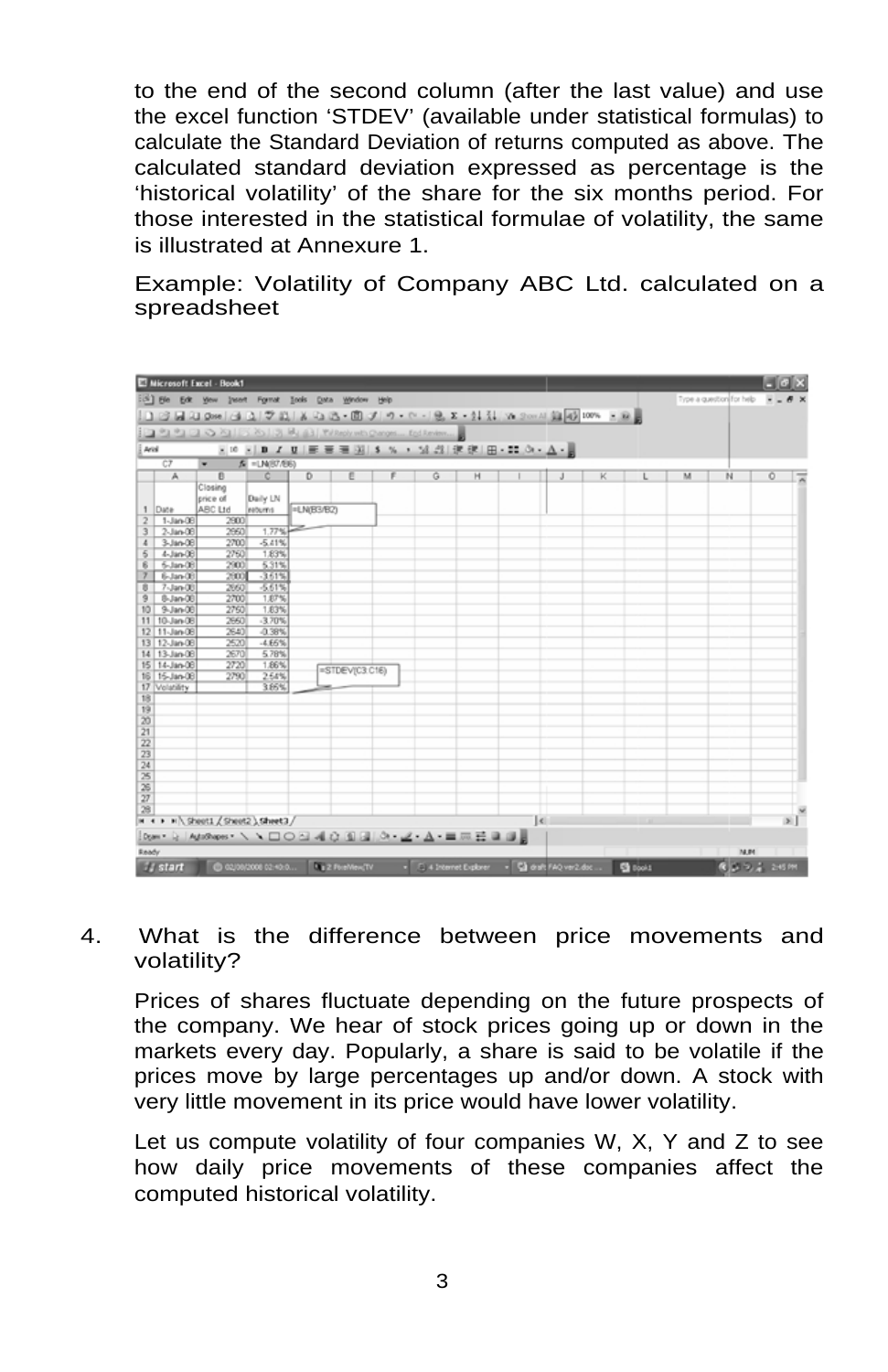| Date         | Closing<br>price of<br>shares<br>of W | Daily<br>LN<br>returns | Closing<br>price of<br>shares<br>of X | Daily<br>LN<br>returns | Closing<br>price of<br>shares<br>of Y | Daily<br>LN<br>returns | Closing<br>price of<br>sharesl<br>of Z | Daily<br>LN<br>returns |
|--------------|---------------------------------------|------------------------|---------------------------------------|------------------------|---------------------------------------|------------------------|----------------------------------------|------------------------|
| $1-Jan-08$   | 2800                                  |                        | 2420                                  |                        | 2825                                  |                        | 2510                                   |                        |
| $2$ -Jan-08  | 2850                                  | 1.77%                  | 2480                                  | 2.45%                  | 2758                                  | $-2.40%$               | 2515                                   | 0.20%                  |
| $3 - Jan-08$ | 2700                                  | -5.41%                 | 2515                                  | 1.40%                  | 2742                                  | $-0.58%$               | 2520                                   | 0.20%                  |
| $4$ -Jan-08  | 2750                                  | 1.83%                  | 2550                                  | 1.38%                  | 2725                                  | $-0.62%$               | 2512                                   | $-0.32%$               |
| 7-Jan-08     | 2900                                  | 5.31%                  | 2565                                  | 0.59%                  | 2708                                  | $-0.63%$               | 2508                                   | $-0.16%$               |
| 8-Jan-08     | 2800                                  | -3.51%                 | 2592                                  | 1.05%                  | 2686                                  | $-0.82%$               | 2514                                   | 0.24%                  |
| 9-Jan-08     | 2650                                  | -5.51%                 | 2614                                  | 0.85%                  | 2667                                  | $-0.71%$               | 2523                                   | 0.36%                  |
| 10-Jan-08    | 2700                                  | 1.87%                  | 2635                                  | 0.80%                  | 2635                                  | $-1.21%$               | 2510                                   | $-0.52%$               |
| 11-Jan-08    | 2750                                  | 1.83%                  | 2667                                  | 1.21%                  | 2614                                  | $-0.80%$               | 2505                                   | $-0.20%$               |
| 14-Jan-08    | 2650                                  | $-3.70\%$              | 2686                                  | 0.71%                  | 2592                                  | $-0.85%$               | 2515                                   | 0.40%                  |
| 15-Jan-08    | 2640                                  | $-0.38\%$              | 2708                                  | 0.82%                  | 2565                                  | $-1.05%$               | 2502                                   | $-0.52%$               |
| 16-Jan-08    | 2520                                  | -4.65%                 | 2725                                  | 0.63%                  | 2550                                  | $-0.59%$               | 2510                                   | 0.32%                  |
| 17-Jan-08    | 2670                                  | 5.78%                  | 2742                                  | 0.62%                  | 2515                                  | $-1.38%$               | 2515                                   | 0.20%                  |
| 21-Jan-08    | 2720                                  | 1.86%                  | 2758                                  | 0.58%                  | 2480                                  | $-1.40%$               | 2511                                   | $-0.16%$               |
| 22-Jan-08    | 2790                                  | 2.54%                  | 2825                                  | 2.40%                  | 2420                                  | $-2.45%$               | 2514                                   | 0.12%                  |
| Volatility   |                                       | 3.85%                  |                                       | 0.62%                  |                                       | 0.62%                  |                                        | 0.32%                  |

As you can see from the above, prices of shares of 'W' company moved up and down through out the period and the price changes were ranging from -5.51% to 5.78%. The calculated historical volatility is 3.85% for the period.

Shares of company 'X' moved steadily upwards and the price changes were between 0.58% and 2.45%. Here the historical volatility is 0.62%

Shares of company 'Y' moved steadily downwards and the price changes were between -2.45% and 0.58%. Here the historical volatility is once again 0.62%.

Shares of company 'Z' moved up and down but with smaller percentage variations ranging from -0.52% to 0.40%. Here historical volatility is 0.32% and is the least volatile share of the four shares.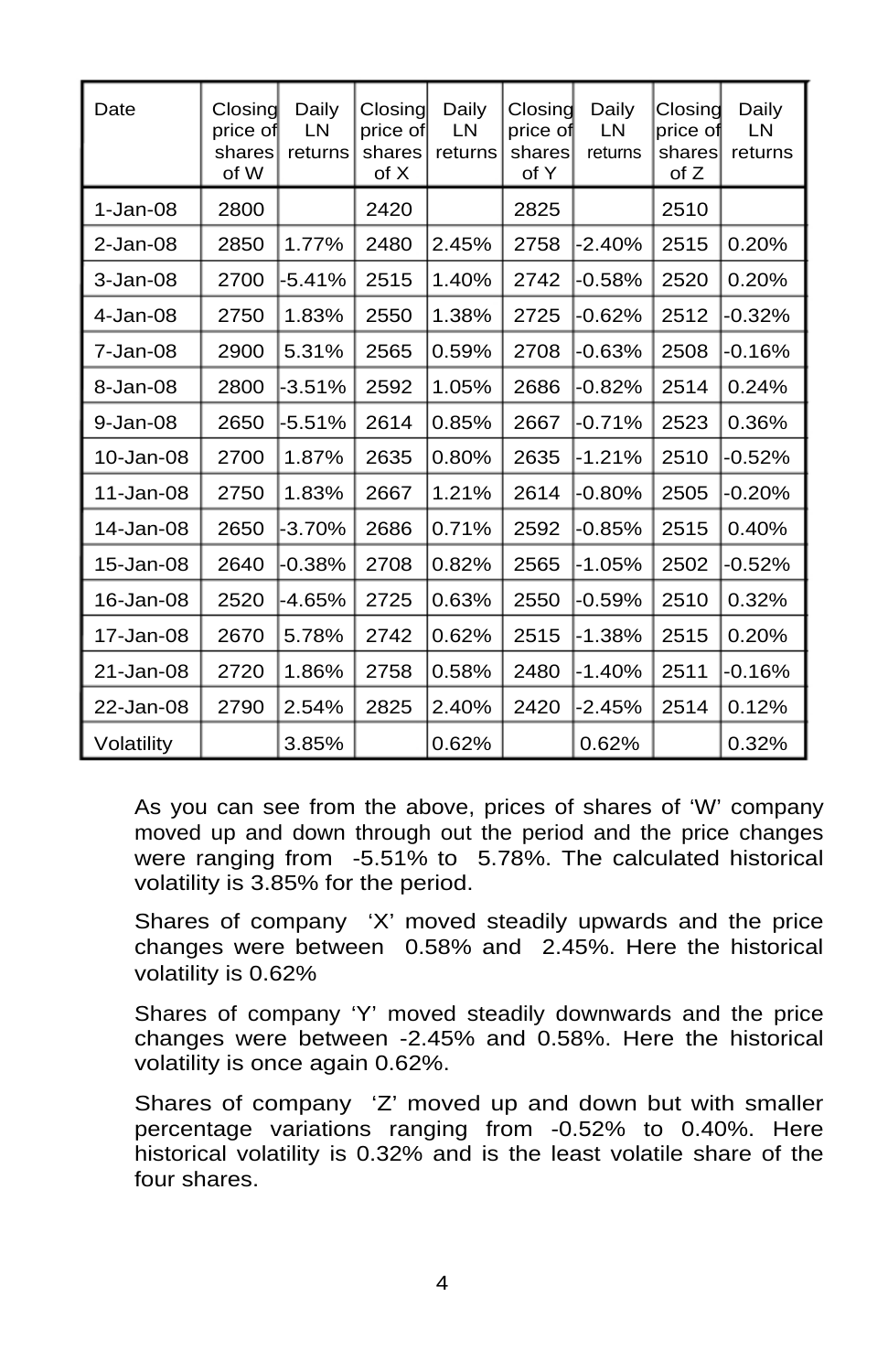Higher volatility means the price of the security may change dramatically over a short time period in either direction. Lower volatility means that a security's value may not change as dramatically.

#### 5. Is volatility linked to the direction of price movements?

No. Stock prices may move up or may move down. Volatility will capture the extent of the fluctuations in the stock, irrespective of whether the prices are going up or going down. In the above example shares of 'X' have moved up steadily whereas shares of 'Y' moved down steadily. However, both have same historical volatility.

#### 6. How does change in volatility affect margins?

Share price movements vary from share to share. Some see larger up or down variations on daily basis and some see lower one way or both way movements.

In our example under question 4, we considered share price movements of 4 companies W, X, Y and Z during the period January 1, 2008 to January 22, 2008.

On the morning of January 23, 2008, no one knows what would be the closing price of these 4 shares.

However, historical volatility number would tell you that shares of 'W' may move up or down by large percentage whereas shares of 'Z' may see a small percentage variation compared to close price on January 22, 2008. This is only an estimate based on past price movements.

Since the uncertainty of price movements is very high for 'W' its shares would attract higher initial margin whereas shares of 'Z' should attract lower initial margin since its volatility is low.

Let us deal with this aspect in more detail while exploring different types of margins.

7. Are margins same across cash and derivatives markets?

Stock market is a complex place with variety of instruments traded on it. As shown above, one single margin for all shares may not be able to handle price uncertainty / risk. In our simple example under question 1, even within cash market, we have seen two types of margins, one at the time of placing the order and another to cover the notional loss.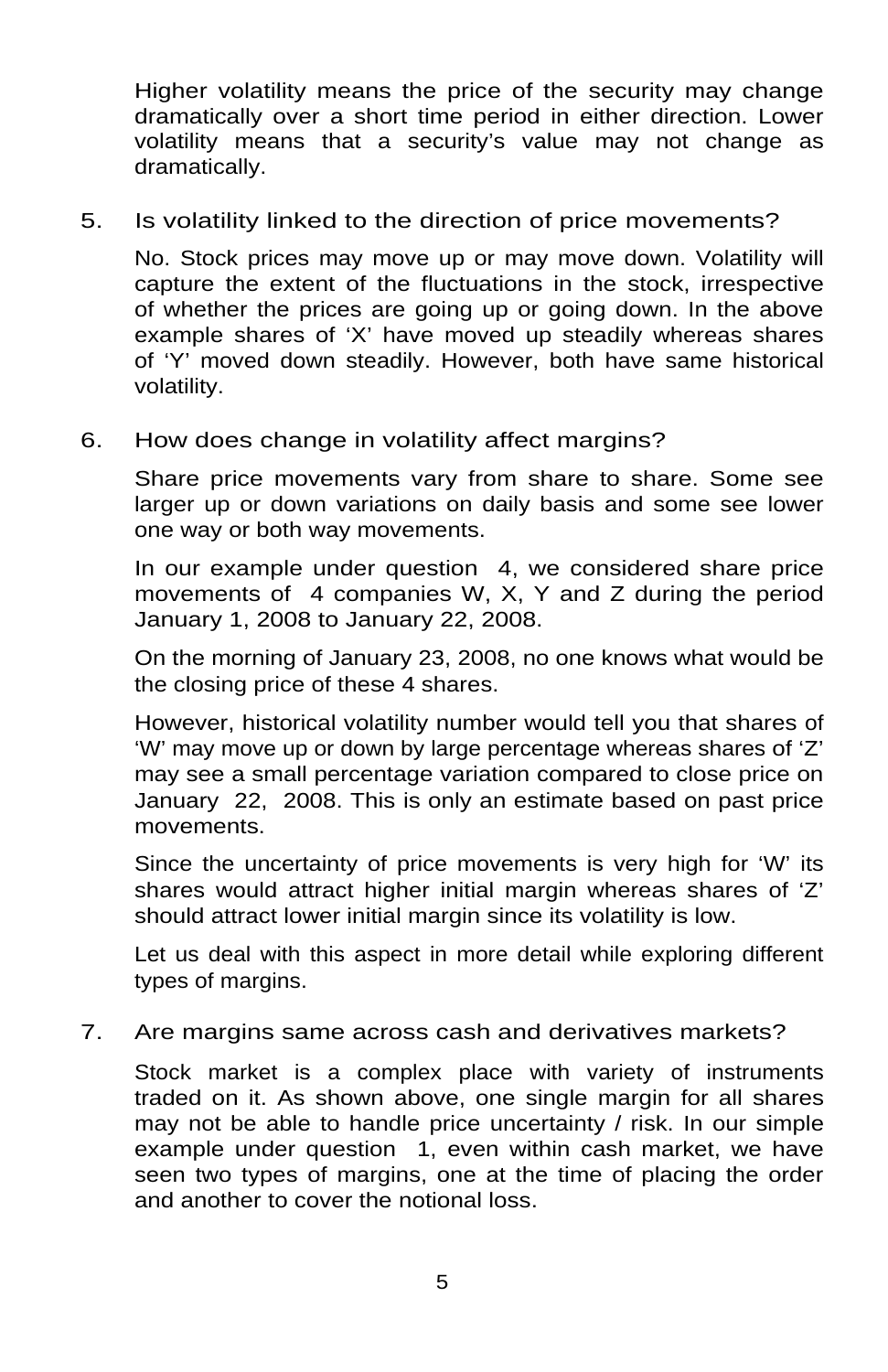Shares traded on cash market are settled in two days whereas derivative contracts may have longer time to expiry. Derivative market margins have to address the uncertainty over a longer period.

Therefore, SEBI has prescribed different way to margin cash and derivatives trades taking into consideration unique features of instruments traded on these segments.

8. What are the types of margins levied in the cash market segment?

Margins in the cash market segment comprise of the following three types:

- 1) Value at Risk (VaR) margin
- 2) Extreme loss margin
- 3) Mark to market Margin
- 9. What is Value at Risk (VaR) margin?

VaR Margin is at the heart of margining system for the cash market segment.

Let us try and understand briefly what we mean by 'VaR'. The most popular and traditional measure of uncertainty / risk is Volatility, which we have understood earlier. While historical volatility tells us how the security price moved in the past, VaR answers the question, "How much is it likely to move over next one day?"

Technically, VaR is a technique used to estimate the probability of loss of value of an asset or group of assets (for example a share or a portfolio of a few shares), based on the statistical analysis of historical price trends and volatilities.

A VaR statistic has three components: a time period, a confidence level and a loss amount (or loss percentage). Keep these three parts in mind as we give some examples of variations of the question that VaR answers:

• With 99% confidence, what is the maximum value that an asset or portfolio may loose over the next day?

You can see how the "VaR question" has three elements: a relatively high level of confidence (99%), a time period (a day) and an estimate of loss (expressed either in rupees or percentage terms).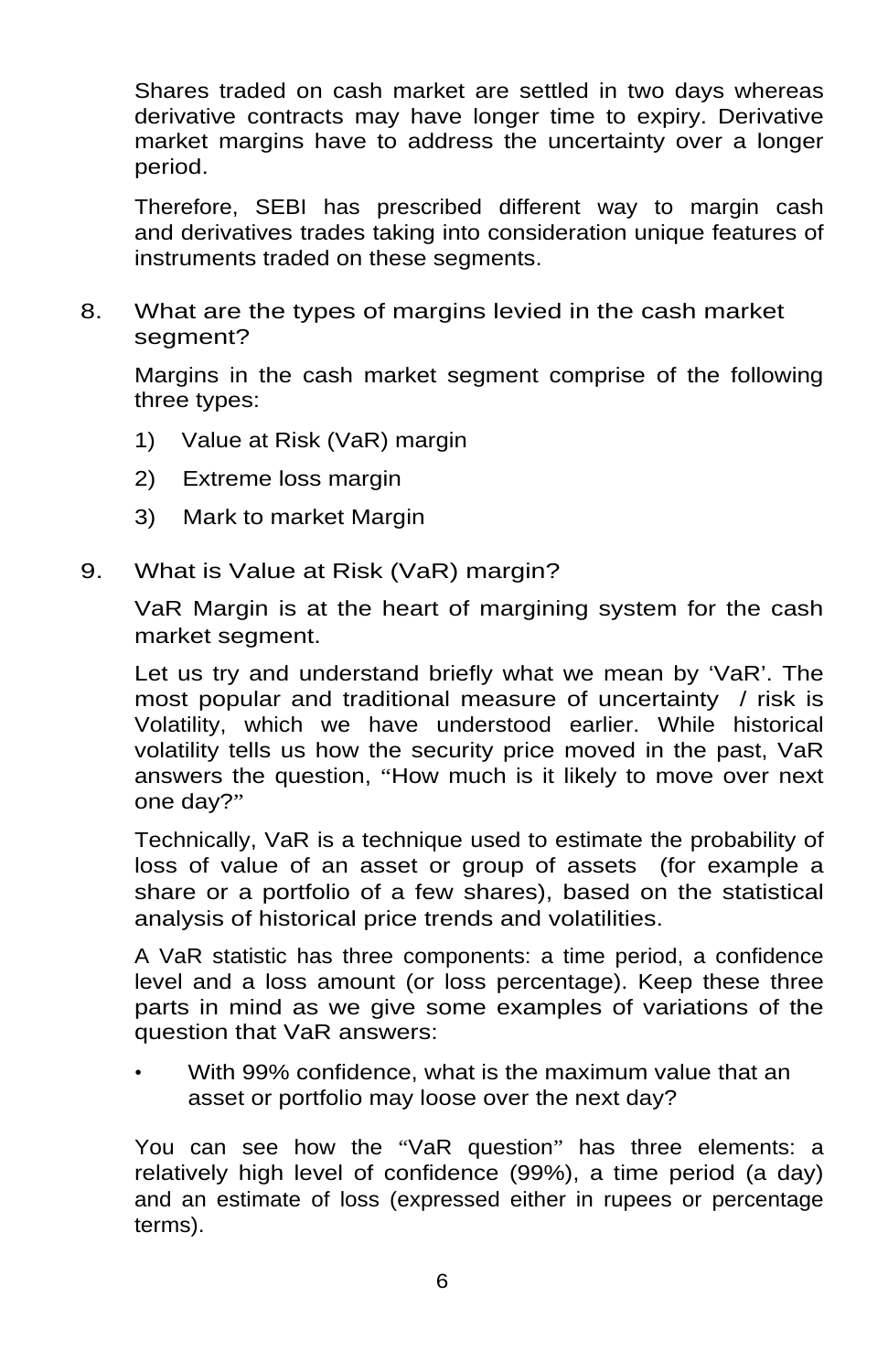The actual calculation of VaR is beyond the scope of this booklet. However, those who are interested in understanding the calculation methodology may refer any statistical reference material.

## Example

Consider shares of a company bought by an investor. Its market value today is Rs.50 lakhs but its market value tomorrow is obviously not known. An investor holding these shares may, based on VaR methodology, say that 1-day VaR is Rs.4 lakhs at 99% confidence level. This implies that under normal trading conditions the investo can, with 99% confidence, say that the value of the shares would not go down by more than Rs.4 lakhs within next 1-day.

In the stock exchange scenario, a VaR Margin is a margin intended to cover the largest loss (in %) that may be faced by an investor for his / her shares (both purchases and sales) on a single day with a 99% confidence level. The VaR margin is collected on an upfront basis (at the time of trade).

10. How is VaR margin calculated?

VaR is computed using exponentially weighted moving average (EWMA) methodology. Based on statistical analysis, 94% weight is given to volatility on 'T-1' day and 6% weight is given to 'T' day returns.

To compute, volatility for January 1, 2008, first we need to compute day's return for Jan 1, 2008 by using LN (close price on Jan 1, 2008 / close price on Dec 31, 2007).

Take volatility computed as on December 31, 2007.

Use the following formula to calculate volatility for January 1, 2008:

Square root of [0.94\*(Dec 31, 2007 volatility)\*(Dec 31, 2007 volatility)+ 0.06\*(January 1, 2008 LN return)\*(January 1, 2008 LN return)]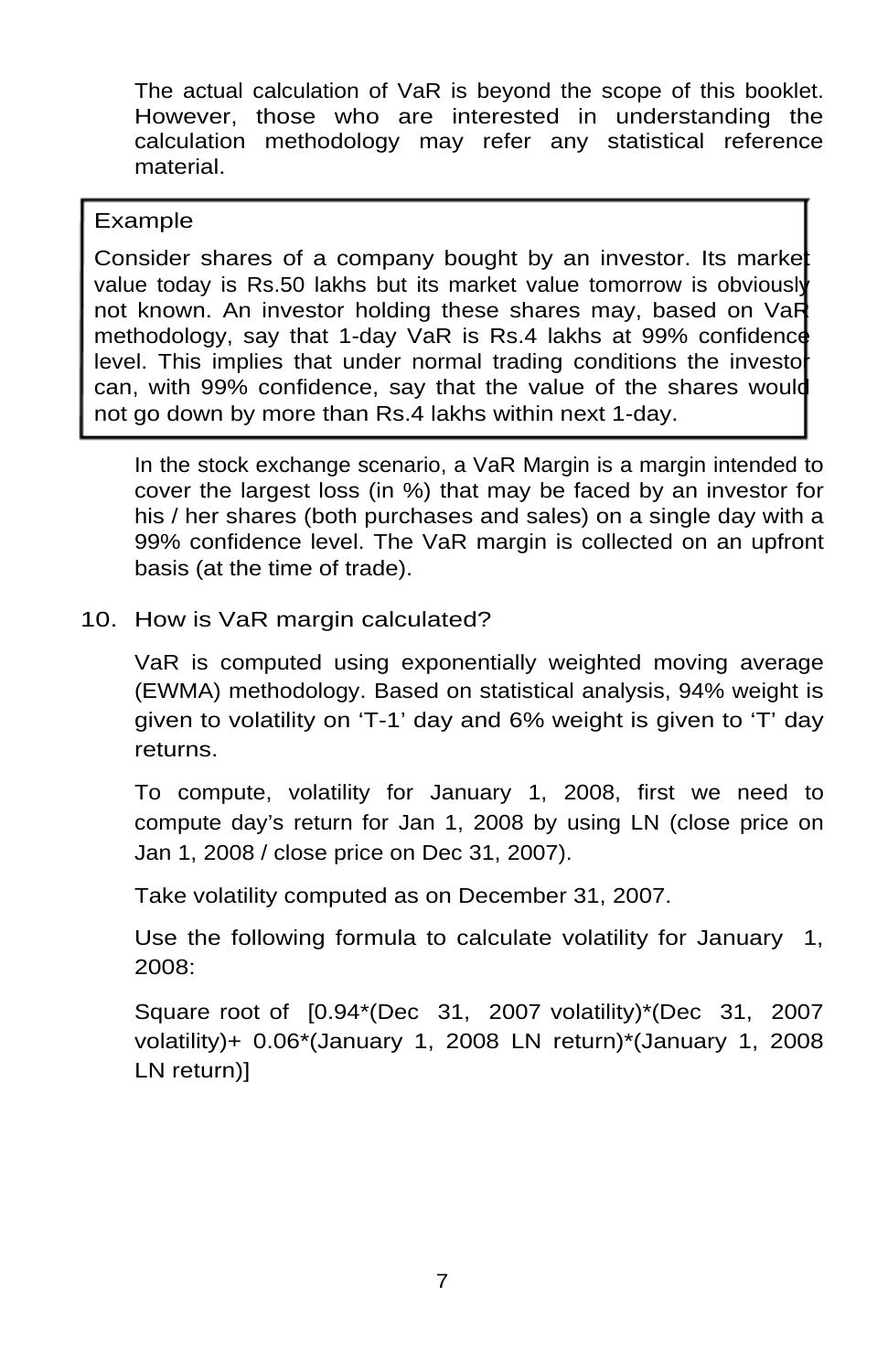Example: Share of ABC Ltd

Volatility on December 31,  $2007 = 0.0314$ Closing price on December 31, 2007 = Rs. 360 Closing price on January 1, 2008 =  $Rs. 330$ January 1, 2008 volatility =

```
Square root of [(0.94*(0.0314)*(0.0314) + 0.06 (0.08701)* 
(0.08701)] = 0.037 or 3.7%
```
Now to arrive at VaR margin rate, companies are divided into 3 categories based on how regularly their shares trade and on the basis of liquidity (that is, by how much a large buy or sell order changes the price of the scrip, what is technically called 'impact cost'. Detailed note on impact cost is available in annexure B).

Group I consists of shares that are regularly traded (that is, on more than 80% of the trading days in the previous six months) and have high liquidity (that is, impact cost less than 1%). Group II consists of shares that are regularly traded (again, more than 80% of the trading days in the previous six months) but with higher impact cost (that is, more than 1 %). All other shares are classified under Group III.

For Group I shares, the VaR margin rate would be higher of

- 3.5 times volatility or
- 7.5% of value

For Group II shares, the VaR margin rate would be higher of

- 3.5 times volatility or
- 3.0 times volatility of index

The volatility of index is taken as the higher of the daily Index volatility based on S&P CNX NIFTY or BSE SENSEX. At any point in time, minimum value of volatility of index is taken as 5%.

For Group II shares, the number arrived at as above, is multiplied by 1.732051 (that is, square root of 3). The number so obtained is the VaR margin rate.

For Group III securities VaR margin rate would be 5.0 times volatility of the Index multiplied by 1.732051 (that is, square root of 3).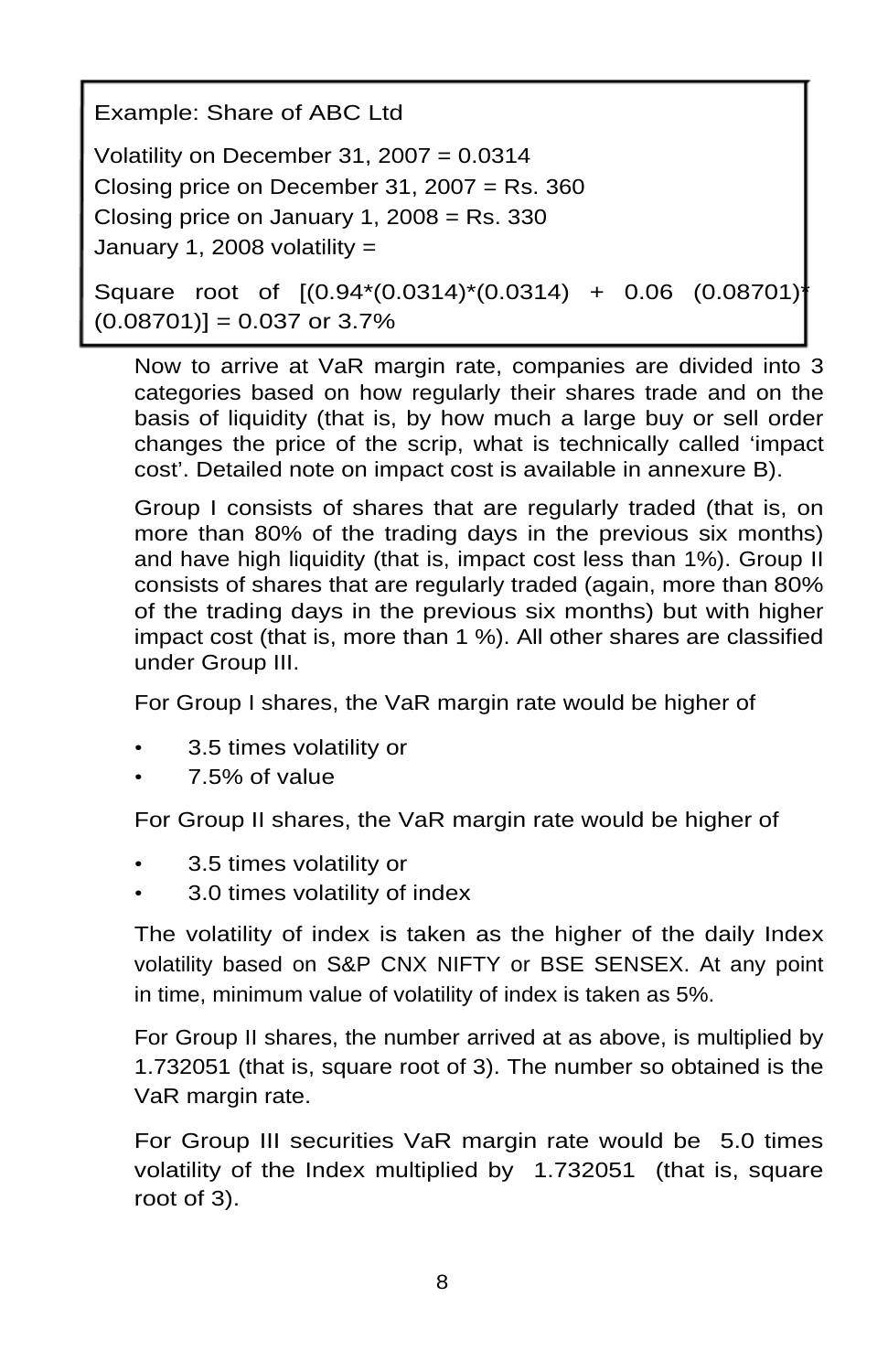In the above example, if the shares belong to Group I, then VaR margin rate would be 3.5 \* 3.7, which is about 13%.

Actual VaR margin collected at the time of buy or sell would be 13% of the value of the trade. For example, if the value of the position (buy or sell) is Rs.10 lakhs, then the VaR margin would be Rs.1,30,000/-

11. How is the Extreme Loss Margin computed?

The extreme loss margin aims at covering the losses that could occur outside the coverage of VaR margins.

The Extreme loss margin for any stock is higher of 1.5 times the standard deviation of daily LN returns of the stock price in the last six months or 5% of the value of the position.

This margin rate is fixed at the beginning of every month, by taking the price data on a rolling basis for the past six months.

## Example

In the Example given at question 10, the VaR margin rate for shares o ABC Ltd. was 13%. Suppose the 1.5 times standard deviation of daily LN returns is 3.1%. Then 5% (which is higher than 3.1%) will be taken as the Extreme Loss margin rate.

Therefore, the total margin on the security would be 18% (13% VaR Margin + 5% Extreme Loss Margin). As such, total margin payable (VaR margin + extreme loss margin) on a trade of Rs.10 lakhs would be 1,80,000/-

## 12. How is Mark-to-Market (MTM) margin computed?

MTM is calculated at the end of the day on all open positions by comparing transaction price with the closing price of the share for the day. In our example in question number 1, we have seen that a buyer purchased 1000 shares @ Rs.100/- at 11 am on January 1, 2008. If close price of the shares on that day happens to be Rs.75/-, then the buyer faces a notional loss of Rs.25,000/ - on his buy position. In technical terms this loss is called as MTM loss and is payable by January 2, 2008 (that is next day of the trade).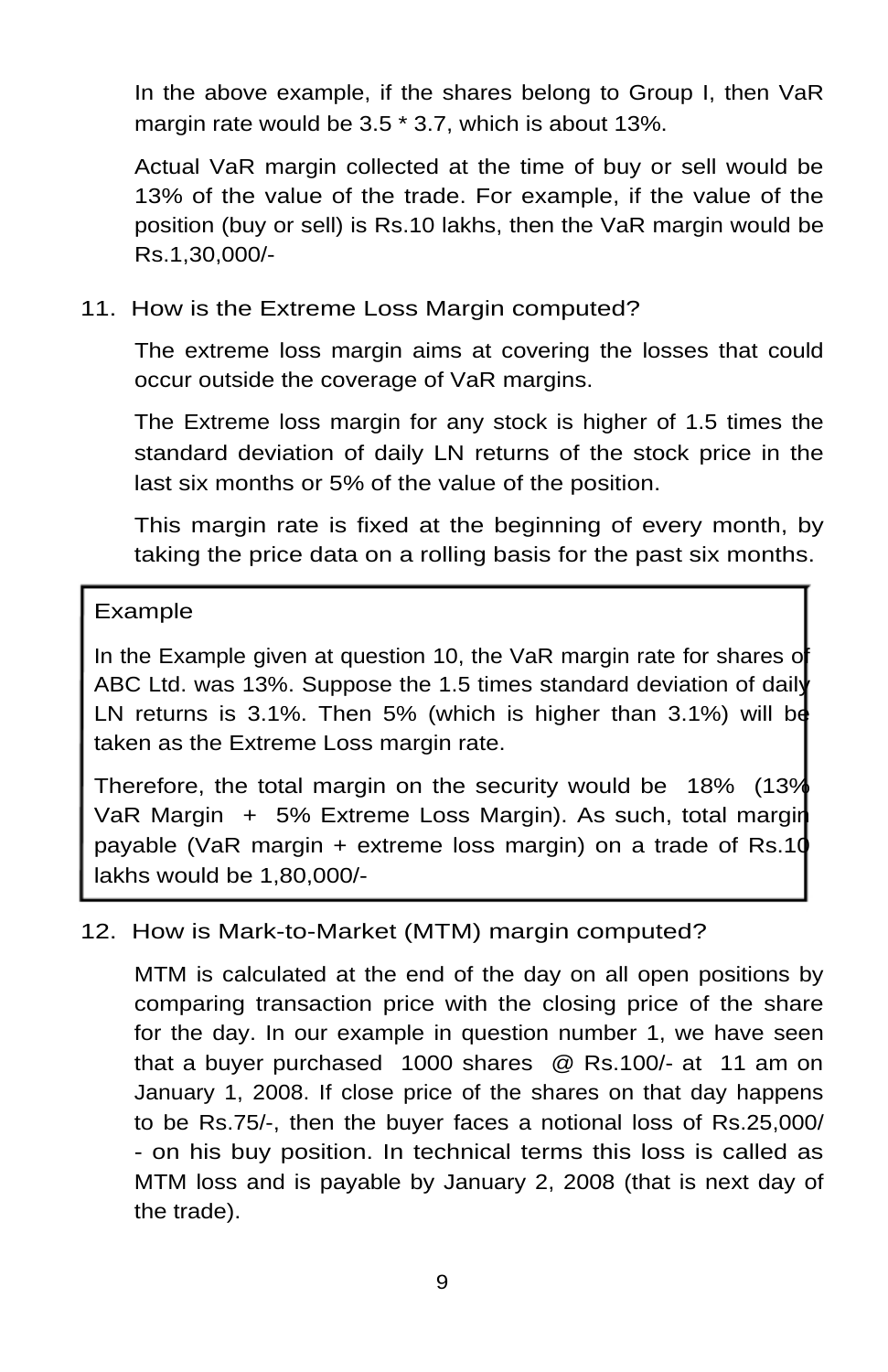In case price of the share falls further by the end of January 2, 2008 to Rs. 70/-, then buy position would show a further loss of Rs.5,000/-. This MTM loss is payable.

In case, on a given day, buy and sell quantity in a share are equal, that is net quantity position is zero, but there could still be a notional loss / gain (due to difference between the buy and sell values), such notional loss also is considered for calculating the MTM payable.

MTM Profit/Loss =  $[(Total Buy Qty X Close price) - Total Buy$ Value] - [Total Sale Value - (Total Sale Qty X Close price)]

13. Where can I find information of applicable VaR margins?

NSE : [www.nseindia.com>](http://www.nseindia.com/)NSCCL>Notifications>Var Margin Rates

BSE : [www.bseindia.com>equity>var/EL](http://www.bseindia.com/mktlive/market_summ/margin.asp) margin

14. What are the types of margins levied in the Futures & Options (F&O) Segment?

Margins on Futures and Options segment comprise of the following:

- 1) Initial Margin
- 2) Exposure margin

In addition to these margins, in respect of options contracts the following additional margins are collected

- 1) Premium Margin
- 2) Assignment Margin

## 15. How is Initial Margin Computed?

Initial margin for F&O segment is calculated on the basis of a portfolio (a collection of futures and option positions) based approach. The margin calculation is carried out using a software called - SPAN® (Standard Portfolio Analysis of Risk). It is a product developed by Chicago Mercantile Exchange (CME) and is extensively used by leading stock exchanges of the world.

SPAN® uses scenario based approach to arrive at margins. It generates a range of scenarios and highest loss scenario is used to calculate the initial margin. The margin is monitored and collected at the time of placing the buy / sell order.

The SPAN® margins are revised 6 times in a day - once at the beginning of the day, 4 times during market hours and finally at the end of the day.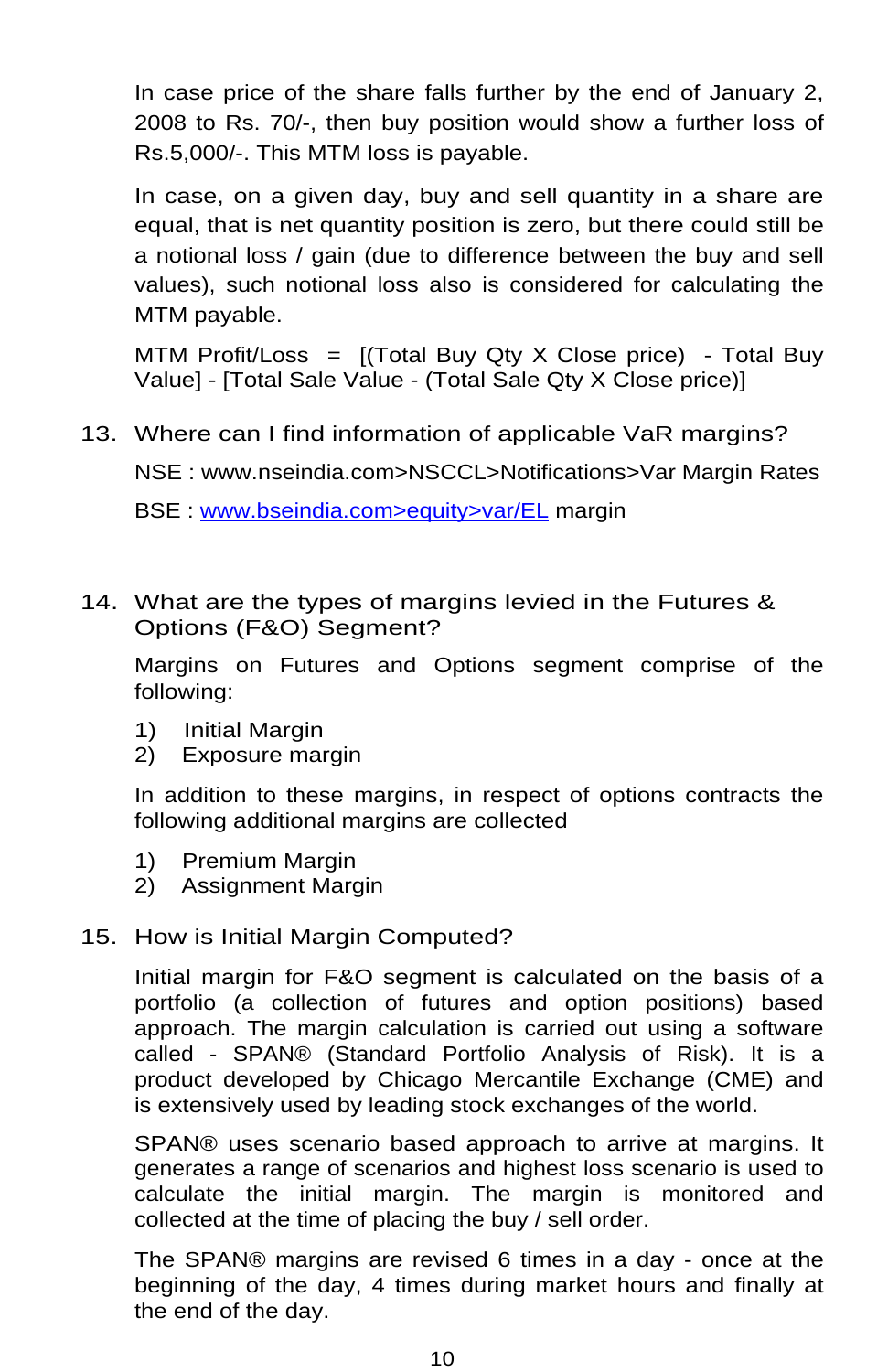Obviously, higher the volatility, higher the margins.

16. How is exposure margin computed?

In addition to initial / SPAN® margin, exposure margin is also collected.

Exposure margins in respect of index futures and index option sell positions have been currently specified as 3% of the notional value.

For futures on individual securities and sell positions in options on individual securities, the exposure margin is higher of 5% or 1.5 standard deviation of the LN returns of the security (in the underlying cash market) over the last 6 months period and is applied on the notional value of position.

17. How is Premium and Assignment margins computed?

In addition to Initial Margin, a Premium Margin is charged to trading members trading in Option contracts.

The premium margin is paid by the buyers of the Options contracts and is equal to the value of the options premium multiplied by the quantity of Options purchased.

For example, if 1000 call options on ABC Ltd are purchased at Rs. 20/-, and the investor has no other positions, then the premium margin is Rs. 20,000.

The margin is to be paid at the time trade.

Assignment Margin is collected on assignment from the sellers of the contracts.

18. Do I get margin benefit if I have a positions in different underlyings?

No. Margin benefit is not provided for positions with different underlyings in F&O segment.

19. Do I get margin benefit if I have position in both futures and options in same underlying?

Yes. Margin benefit is provided with position in futures and options in the same underlying.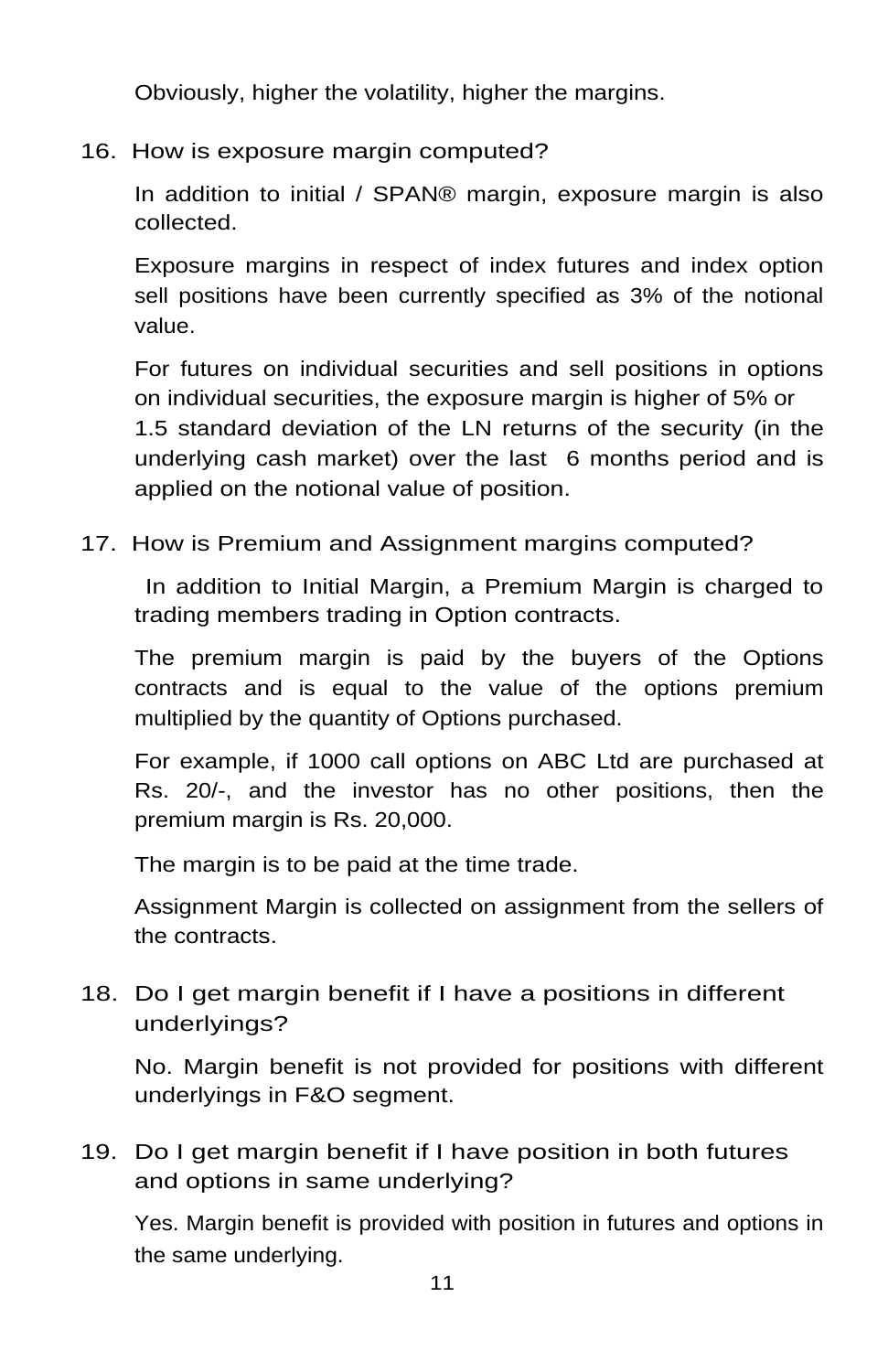20. Do I get margin benefit if I have counter positions in different months in same underlying?

Yes. In case of calendar spread positions margin benefit is provided. However, the benefit is removed three days prior to expiry of the near month contract.

Annexure 1

## Volatility

Volatility is calculated as the annualized standard deviation of daily change in price.

The statistical formulae for volatility is :

$$
\sigma_R = \sqrt{\sum_{i=1}^n \frac{(R_i - \overline{R})^2}{N}}
$$

 $\sigma_{\nu}$  = Standard deviation

 $R =$  Mean of observations

 $N = No$ , of observations

Standard deviation is a measure of the spread of data; the degree to which observations differ from the mean.

If the price of a stock moves up and down rapidly over short time periods, it has high volatility. If the price almost never changes, it has low volatility. A volatile market experiences unpredictable price fluctuations.

Let us take an example to understand volatility or standard deviation. The stock returns of the company A for past five years are 10%, 20%, 5%, 30% and 35%. What is the standard deviation of the returns of company A?

$$
\overline{R} = \frac{10 + 20 + 5 + 30 + 35}{5} = 20
$$
  

$$
\sigma_R = \sqrt{\frac{[(10 - 20)]^2 + [(20 - 20)]^2 + [(5 - 20)]^2 + [(30 - 20)]^2 + [(35 - 20)]^2}{5}}
$$

σR  $=\sqrt{130} = 11.40\%$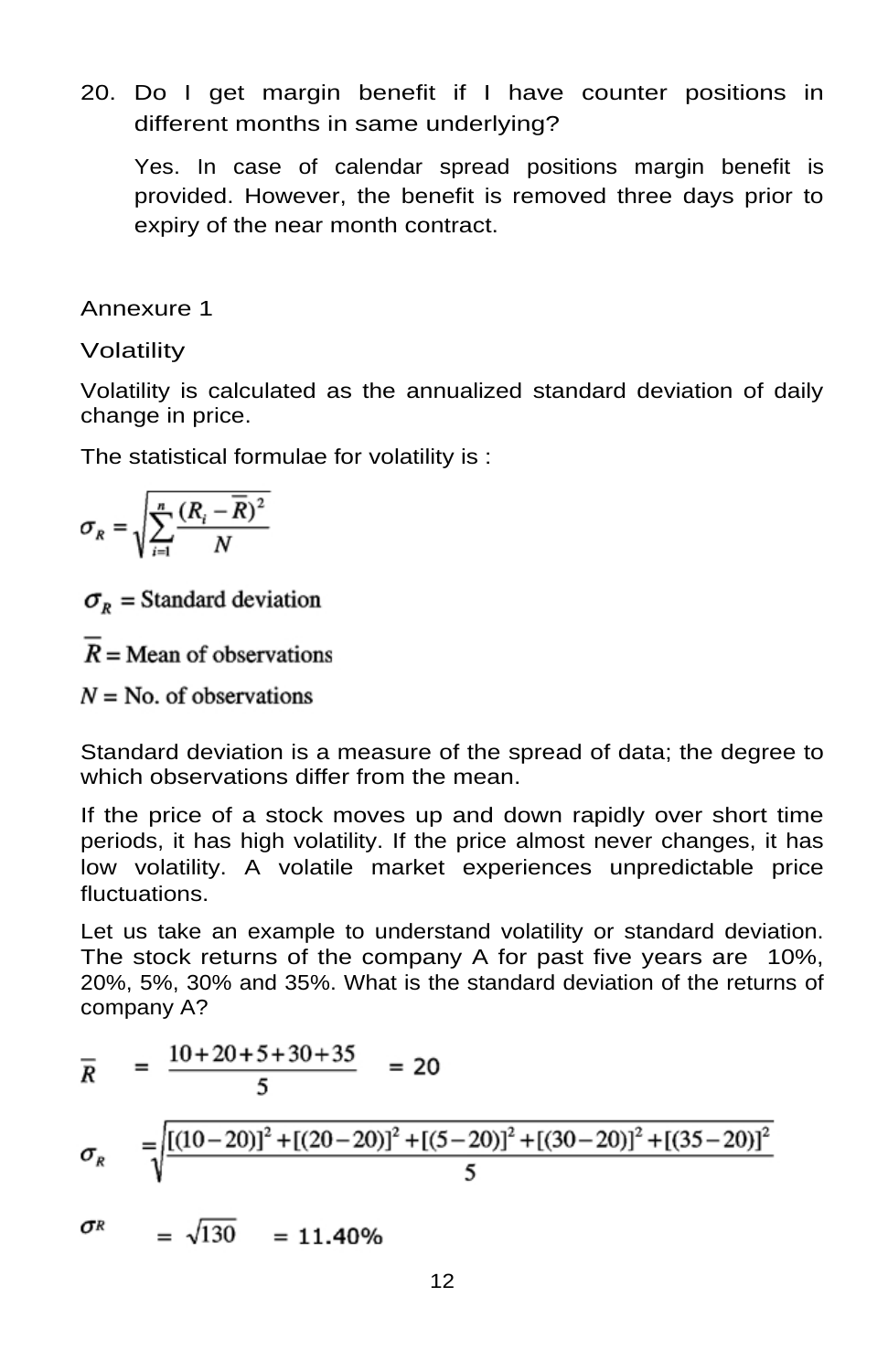#### Annexure 2

## Impact Cost

## Introduction

Liquidity in the context of stock markets means a market where large orders can be executed without incurring a high transaction cost. The transaction cost referred here is not the fixed costs typically incurred like brokerage, transaction charges, depository charges etc. but is the cost attributable to lack of market liquidity as explained subsequently. Liquidity comes from the buyers and sellers in the market, who are constantly on the look out for buying and selling opportunities. Lack of liquidity translates into a high cost for buyers and sellers.

The electronic limit order book (ELOB) as available on NSE/BSE is an ideal provider of market liquidity. This style of market dispenses with market makers, and allows anyone in the market to execute orders against the best available counter orders. The market may thus be thought of as possessing liquidity in terms of outstanding orders lying on the buy and sell side of the order book, which represent the intention to buy or sell.

When a buyer or seller approaches the market with an intention to buy a particular stock, he can execute his buy order in the stock against such sell orders, which are already lying in the order book, and vice versa.

| Buy    |          |       | Sell     |       |         |  |  |
|--------|----------|-------|----------|-------|---------|--|--|
| Sr.No. | Quantity | Price | Quantity | Price | Sr. No. |  |  |
|        | 1000     | 3.50  | 2000     | 4.00  | 5       |  |  |
| 2      | 1000     | 3.40  | 1000     | 4.05  | 6       |  |  |
| 3      | 2000     | 3.40  | 500      | 4.20  |         |  |  |
| 4      | 1000     | 3.30  | 100      | 4.25  | 8       |  |  |

An example of an order book for a stock at a point in time is detailed below:

There are four buy and four sell orders lying in the order book. The difference between the best buy and the best sell orders (in this case,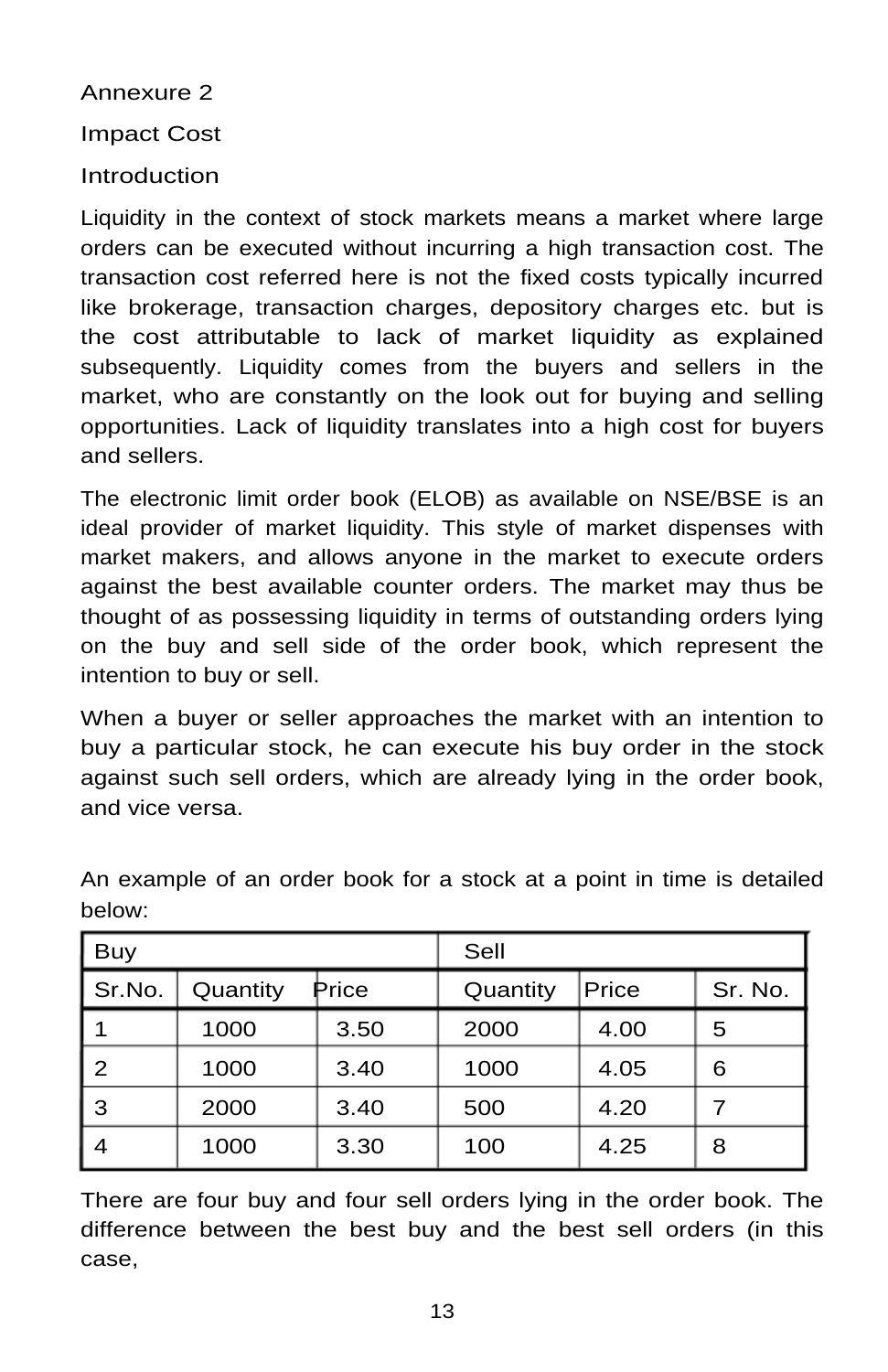Rs.0.50) is the bid-ask spread. If a person places an order to buy 100 shares, it would be matched against the best available sell order at Rs. 4 i.e. he would buy 100 shares for Rs. 4. If he places a sell order for 100 shares, it would be matched against the best available buy order at Rs. 3.50 i.e. the shares would be sold at Rs.3.5.

Hence if a person buys 100 shares and sells them immediately, he is poorer by the bid-ask spread. This spread may be regarded as the transaction cost which the market charges for the privilege of trading (for a transaction size of 100 shares).

Progressing further, it may be observed that the bid-ask spread as specified above is valid for an order size of 100 shares upto 1000 shares. However for a larger order size the transaction cost would be quite different from the bid-ask spread.

Suppose a person wants to buy and then sell 3000 shares. The sell order will hit the following buy orders:

| Sr. | Quantity | Price |  |  |
|-----|----------|-------|--|--|
|     | 1000     | 3.50  |  |  |
| 2   | 1000     | 3.40  |  |  |
| З   | 1000     | 3.40  |  |  |

while the buy order will hit the following sell orders :

| Quantity | Price | Sr. |  |
|----------|-------|-----|--|
| 2000     | 4.00  | 5   |  |
| 1000     | 4.05  | ิธ  |  |

This implies an increased transaction cost for an order size of 3000 shares in comparison to the impact cost for order for 100 shares. The "bid-ask spread" therefore conveys transaction cost for a small trade.

This brings us to the concept of impact cost. We start by defining the ideal price as the average of the best bid and offer price, in the above example it is (3.5+4)/2, i.e. 3.75. In an infinitely liquid market, it would be possible to execute large transactions on both buy and sell at prices which are very close to the ideal price of Rs.3.75. In reality, more than Rs.3.75 per share may be paid while buying and less than Rs.3.75 per share may be received while selling. Such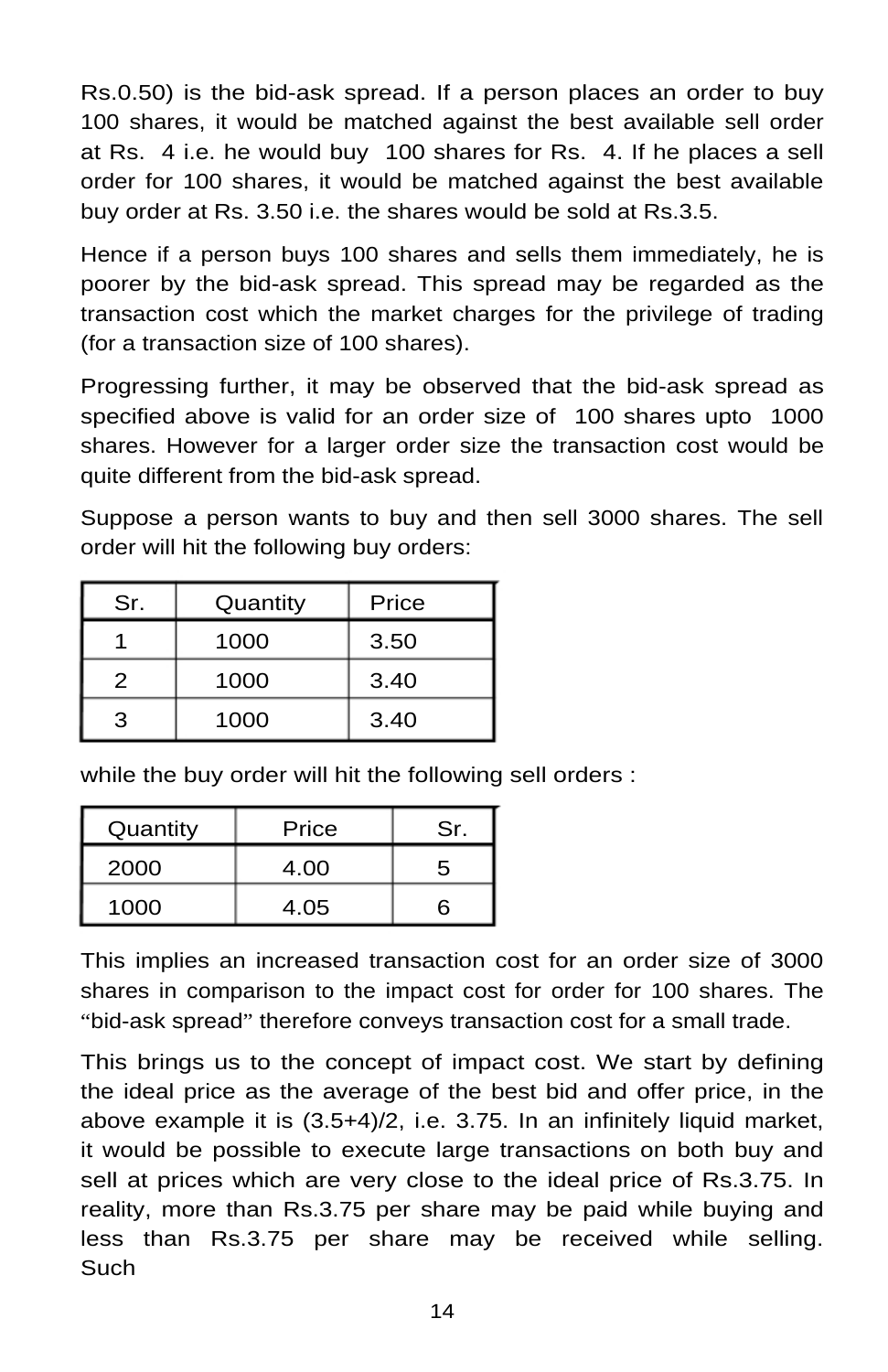percentage degradation that is experienced vis-à-vis the ideal price, when shares are bought or sold, is called impact cost. Impact cost varies with transaction size.

For example, in the above order book, a sell order for 4000 shares will be executed as follows:

| Sr.                | Quantity | Price | Value |  |
|--------------------|----------|-------|-------|--|
|                    | 1000     | 3.50  | 3500  |  |
| 2                  | 1000     | 3.40  | 3400  |  |
| 3                  | 2000     | 3.40  | 6800  |  |
| <b>Total value</b> | 13700    |       |       |  |
| Wt. average price  | 3.43     |       |       |  |

The sale price for 4000 shares is Rs.3.43, which is 8.53% worse than the ideal price of Rs.3.75. Hence we say "The impact cost faced in buying 4000 shares is 8.53%".

## **Definition**

Impact cost represents the cost of executing a transaction in a given stock, for a specific predefined order size, at any given point of time.

Impact cost is a practical and realistic measure of market liquidity; it is closer to the true cost of execution faced by a trader in comparison to the bid-ask spread.

It should however be emphasised that :

- (a) impact cost is separately computed for buy and sell
- (b) impact cost may vary for different transaction sizes
- (c) impact cost is dynamic and depends on the outstanding orders
- (d) where a stock is not sufficiently liquid, a penal impact cost is applied

In mathematical terms it is the percentage mark up observed while buying / selling the desired quantity of a stock with reference to its ideal price (best buy + best sell) / 2.